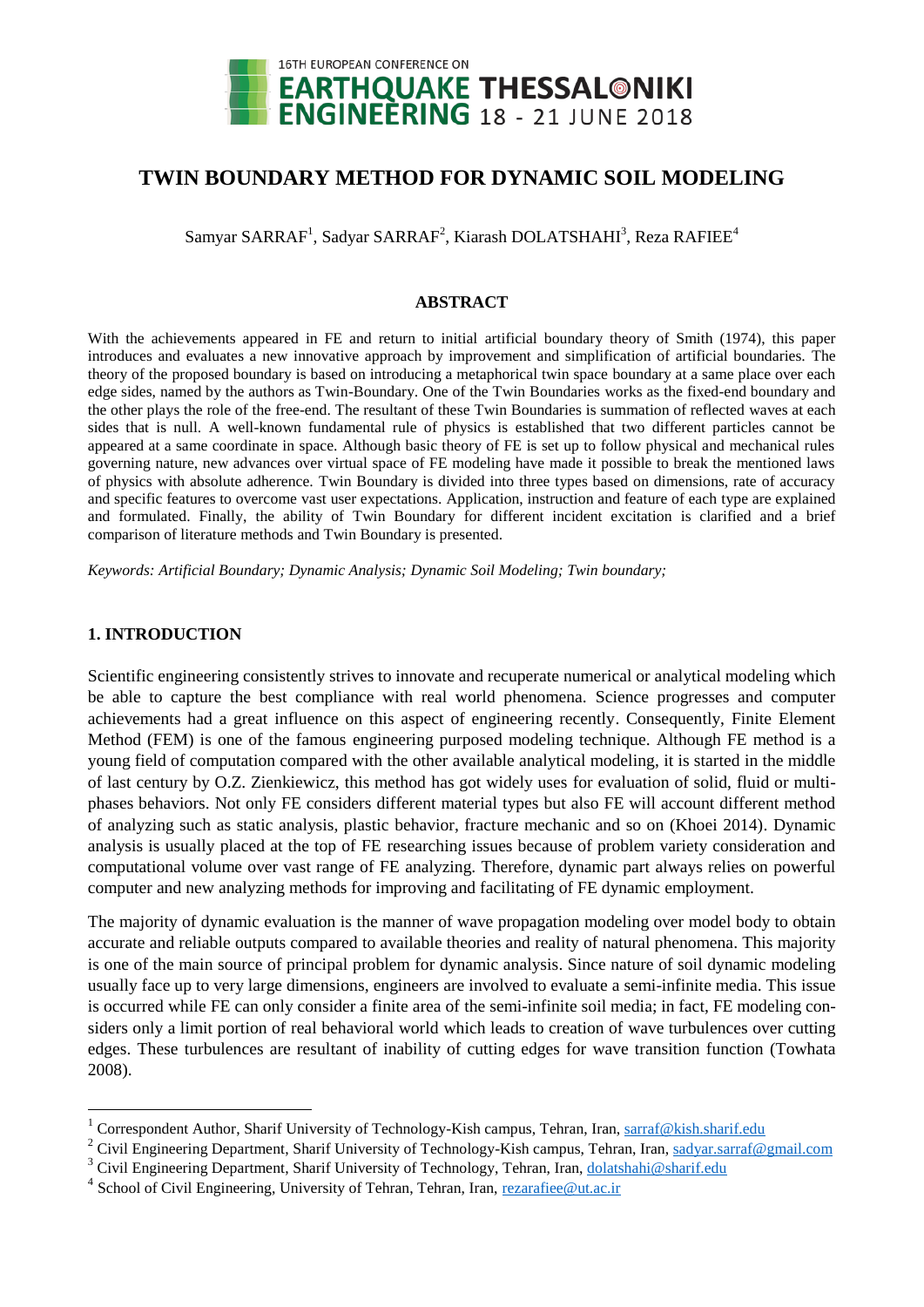Turbulences over edges make error sources in modeling. Thus, engineers attempt to find a suitable solution for this unwanted errors from early stages of the dynamic numerical analysis by imposing a virtual space over cutting edges to transmute waves outside, this imposed space is named artificial boundary. An especial boundary conditions are needed to transit waves through artificial boundary outside of soil modeling. Many researchers have proposed different boundaries to comply this demand (Wolf 1986). Developing of the artificial boundaries are almost started by Lysmer and Kuhlemeyer (1969) which introduced viscous boundary that is one of the popular method because of its simplicity (Towhata 2008). There are other artificial boundary types as consistent boundary by Lysmer and Waas (1972), superposing boundary by Smith (1974), unified boundary by White (1977), paraxial boundary by Engquist (1977), Transmitting boundary by Lio and Wang (1982), dynamic infinite element by Changbin (1989), viscous-spring boundary by Deek (1994) and PML boundary by Berenger (1994), (Jingbo & Yandong 1998 - Kausel 1988). The last achievement in this field over more than of last two decades is known as Boundary Element Method (BEM). Since BEM is developed only for linear homogeneous soil media, coupling method of FEM-BEM is introduced afterward by employment of FEM as near field soil with ability of nonlinear consideration and BEM as waves transmitting part for far field soil. While all these mentioned models try to improve or remove past presented methods' inaccuracy or problems, the field of artificial boundary has not been achieved a widely accepted solution between engineers yet and this report tries to put a step forward along this way.

# **2. TWIN BOUNDARY**

# *2.1 Artificial Boundaries*

By beginning of computer era, the ability of numerical analysis for problems has been extensively improved. Eventually, analysis of soil dynamic behavior has been initiated to be evolving. Differences in boundary over cutting edges of model is the main distinction between static and dynamic modeling of soil. Nature of soil static analysis is based on stresses that vanishes as a results of far field area growth compared to the fixed amount of exerting force over whole model where particles are far from the exerting force position- i.e. 10 times of the model width (Khoei 2014). In contrast, dynamic modeling must be extensively large to show reasonable results by damping out reflected waves' error.

The simplest kind of artificial boundary is cutting edges located far from the area of interest and utilizing damping effect to mitigate reflected waves. This implies that energy dissipation due to nonlinearity (stress– strain loop) leads to both decay of the reflected waves and unaffected response of interested zone consequently. Other simple boundary kinds may state as free of horizontal motion with zero vertical motion or repeated boundary for a symmetric geometry (Towhata 2008).

# *2.2 Idea which Left Behind*

Developing of artificial boundaries has been almost initiated with the idea of superposing solution of two different but conventional boundary conditions (Smith 1974). In fact, considering two types of fixed-end and free-end shows reflected waves from the fix boundary and the free boundary with the same magnitude but different directions that make superposed results null, while the incident wave is remained unchanged as shown in [Figure 1.](#page-2-0) In practice, calculation is conducted twice to find solution for two different boundary conditions and then results are added together and divided by two. This boundary condition works in a timedomain analysis in which an equation of motion is integrated along the time. In practice of two-dimensional analysis framework, the reflected wave hits another boundary and reflects again. These multiple reflections make the superposition very complicated. To avoid this, the superposition is conducted periodically after a short specified time interval. Complication of the reflected wave combination before superposing of the fix and free model and computation cost of twice modeling computation leads to abolishing of Smith (1974) superposing model.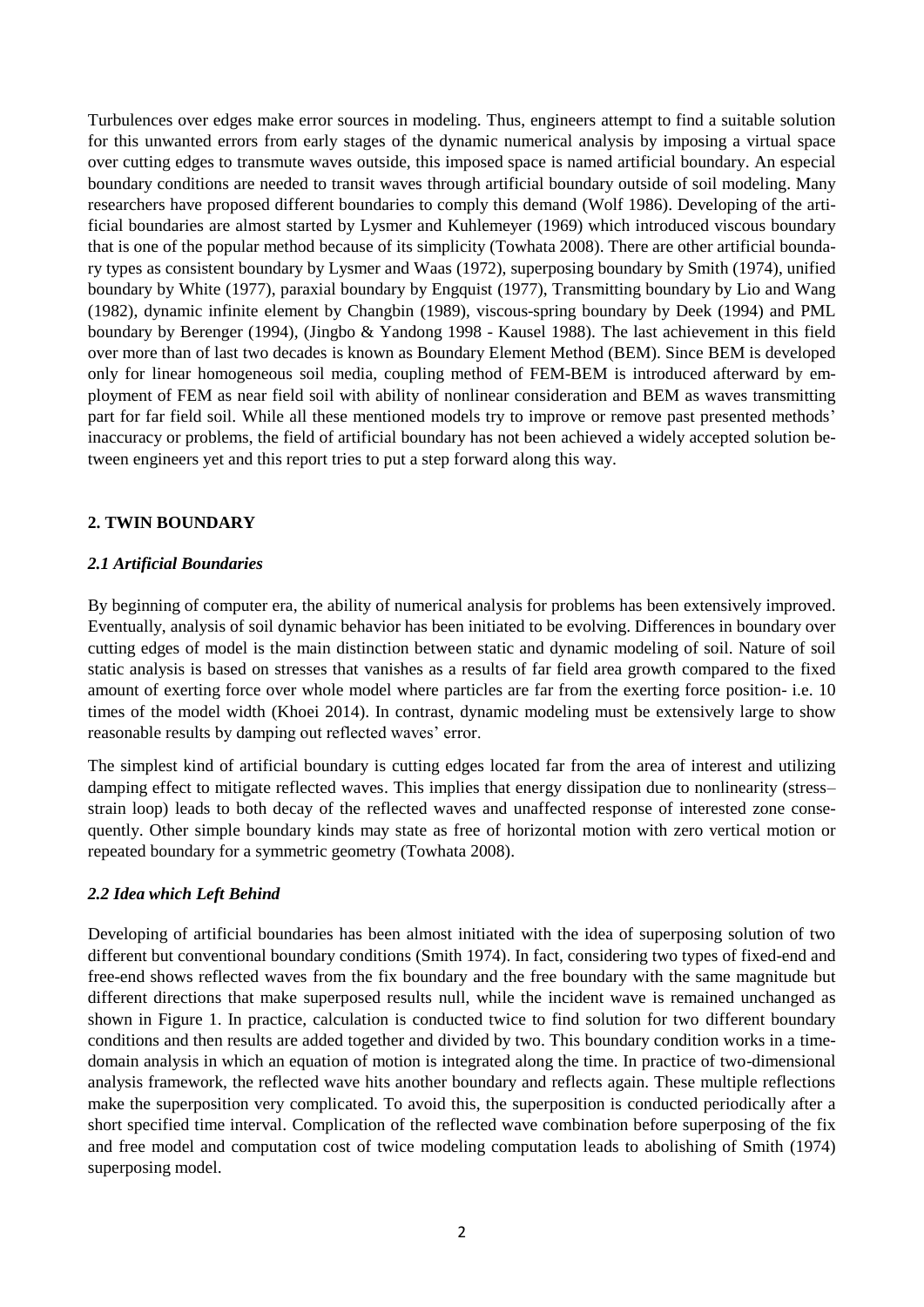

<span id="page-2-0"></span>Figure 1. Incident and Reflected Waves Form Fix and Free Ends (Towhata 2008)

### *2.3 New Method of Artificial Boundary*

One of the basic rules of physics expresses that two particles cannot be placed in a same coordinate at the same time. Formation of finite element allows to break this decisive rule; in fact, because FE is based on complete inherent to physics and mechanics laws, this rule breaching happens in such a way that rules are broken meanwhile all fundamentals are followed. Although this claim seems to be contradictory, it works. Point of this idea is based on the lack of separation ability of FE over different particles penetration into each other. This defeat of FE, which is familiar in the field of contact element, is an inspiration for introduction of a new artificial boundaries named Twin Boundary (TB). TB is a step forward through the idea of superposed fixed and free boundaries expressed by of Smith (1972).

Twin Boundary is formed from two overlapped branches which is attached on each cutting edge of model to transit the waves out of each cut. These branches are named coupling side that is formed from two elements with the same specifications located on the same coordinated and are similar to the main model elements. In fact, TB is two separate elements located on each other with the specific side boundary conditions of fixed or free for nodes allocated on the far side of TB elements from the main model and a junction between near side of coupling side nodes and main model cutting edge nodes[, Figure 2.](#page-2-1)



<span id="page-2-1"></span>Figure 2. 2D Modeling of Main Model and Twin Boundary – Inclined View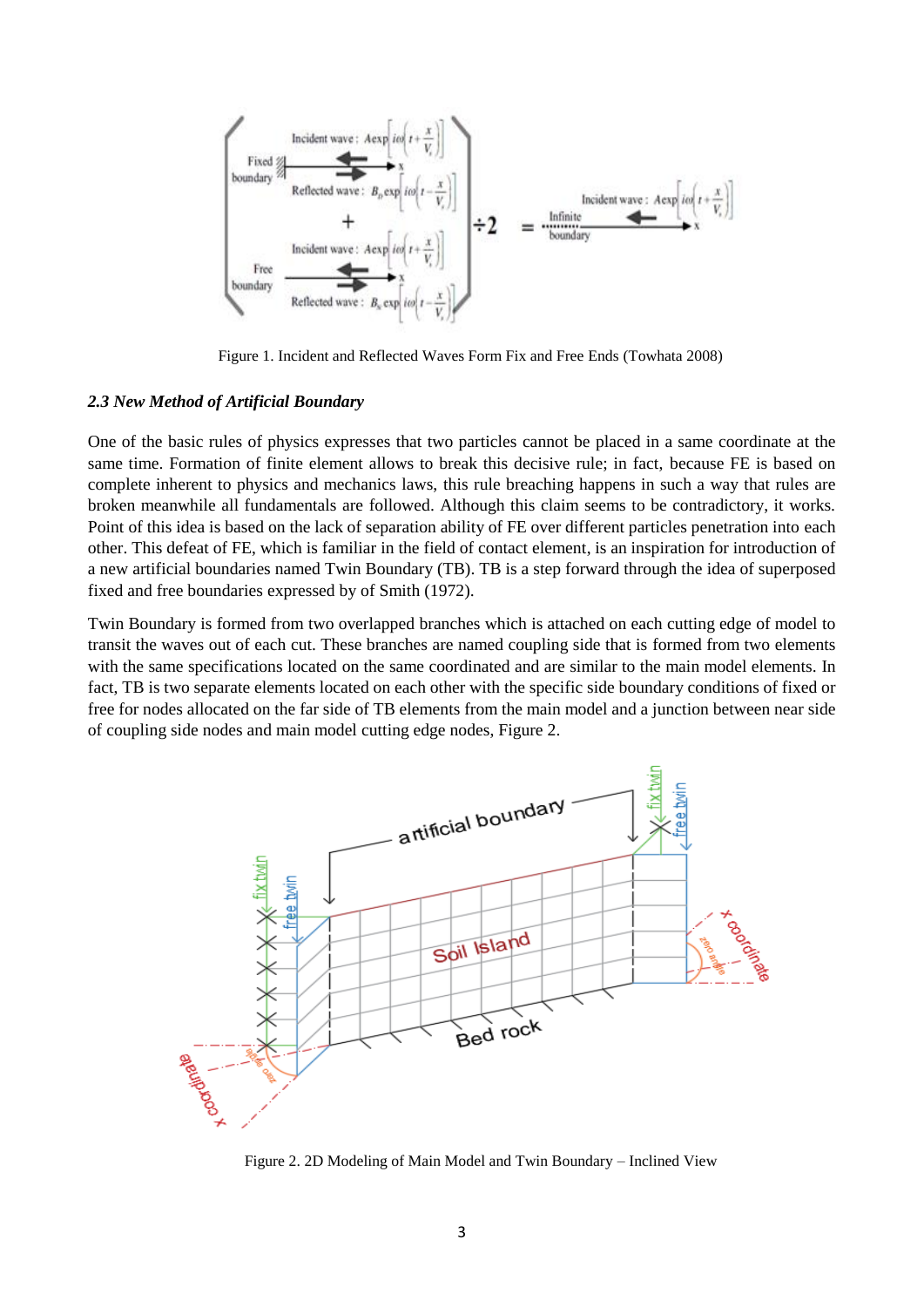The goal of coupling side is to utilize the ability of the different phase response from each sides to transfer waves outside, while another feature of stress absorption for the fixed branch and displacement absorption for the free branch of coupling side can be considered.

# *2.4 Advantages of Twin Boundary*

Twin Boundary has considerable advantages with respect to conventional artificial boundaries that some of them are as follows:

- TB makes no change in the nature of formulation of FE modeling and no change in the set of wave equations governing dynamic analysis.
- Lack of requirements for parameters and values such as equivalent boundaries, damping and stiffness.
- Other methods completely rely on the damping of the system to mitigate turbulences due to insufficient absorbing system before entering the site area, thus, these boundaries need to model a large length of soil island in FE modeling, while Twin Boundary do not reflect considerable stress waves back to site.

All this makes Twin boundary to be more realistic not only for specific situation, but also for any shape and vast range of imposed excitation motions. This boundary can Apply in the fields of soil dynamic analysis, soil-structure-interaction analysis and earthquake engineering purposes.

# **3. TWIN BOUNDARY MODELING**

# *3.1 Twin Boundary Types*

Range of applicability, application, the desired accuracy compared to the model dimensions and target error are the major issues that divide Twin Boundary into three main groups. Even though all three types show almost equal ability for handling of dynamic problems, each has specific features that distinguishes it from the rest. In the following, each type is examined separately and the superiority and applicability of each is described. These three types are as follows:

- 1) Analogous TB Element
- 2) Long TB Element
- 3) Improved TB Element

# *3.2 Model Specification*

Vast range of parameter considerations is included into this research; however, information that may not be included into an offered evaluation follow these section specifications:

Twin Boundary modeling is performed in 2D plain strain space over a soil-island with elastic modulus of 150 MPa which is mostly considered for dense soil types. Elastic isotropic material constitutive law is applied for stress-strain relation. The model length dimension ranges between 20 to 500 meters by discretizing of (20, 50, 60, 70, 80, 90, 100, 125, 150, 200, 250, 500) and the depth dimension ranges 1 to 30 meters. The model mesh for is made by elements with specification of 1 by 1 square meter 4 noded 2 DOF quad element with 4 Guass integration points. Elements are considered dry and analysis is only on one solid phase.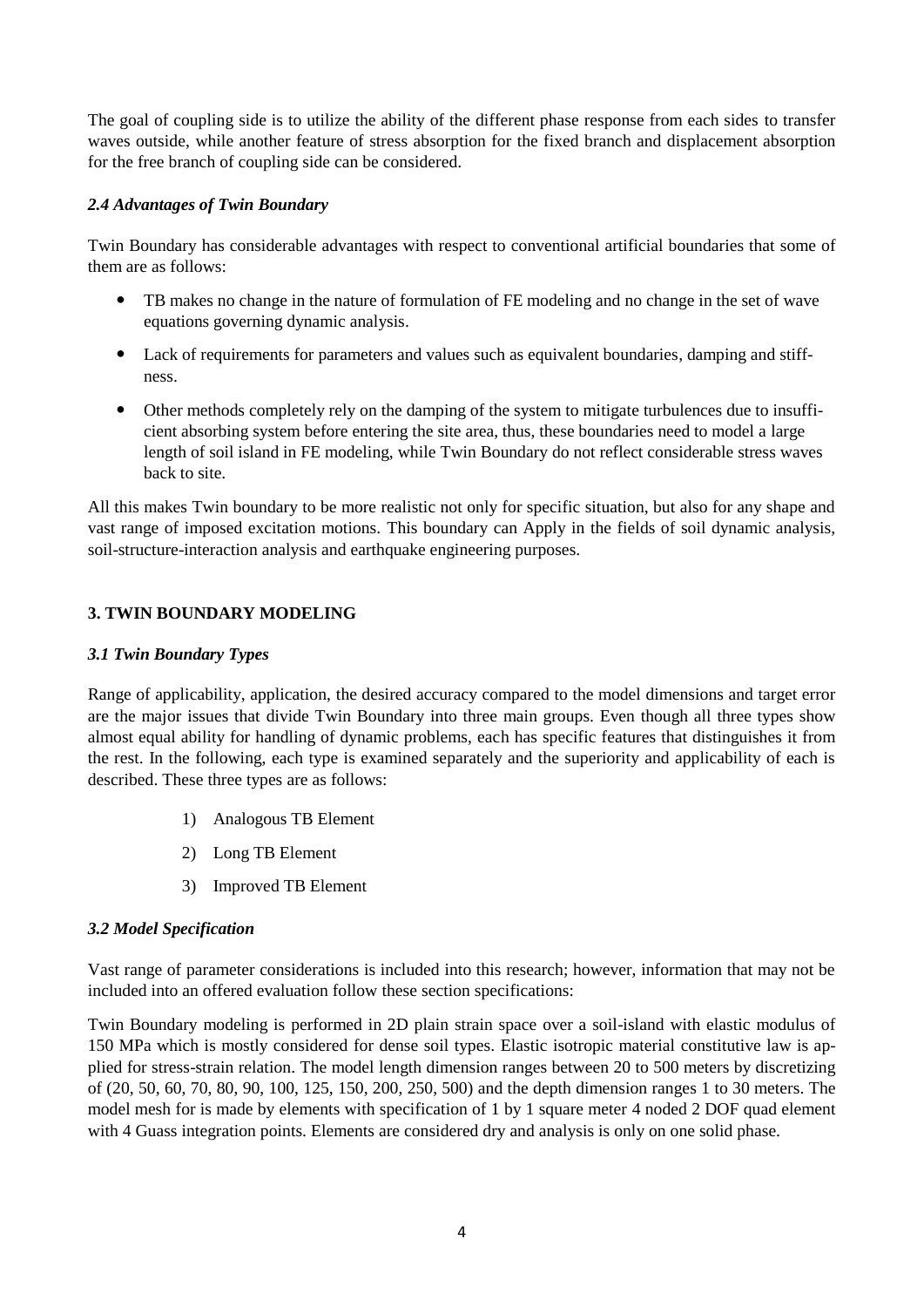Soil excitation is usually imposed in the way of uniform displacement approach and force excitation approach. This research assumes bed rock layer to impose uniform harmonic excitation over the base of model. Both vertical and horizontal behavior of Twin Boundary is evaluated by imposing P-wave and Shear-wave excitation respectively. To avoid mixture of vertical and horizontal wave over each case, the value of poison ratio is hold to be equal to 0.05.

### *3.3 Theoretical Source*

Fundamental theory is needed to compute relative error of TB method and its values. Since the framework of excitation is harmonic with a specific frequency, utilizing transfer function of the frequency domain analysis can be a good choice for fundamental theory of error computation. Furthermore, working in one specific frequency helps us to avoid applying Fourier transfer to transmit between frequency spaces (Kramer 1996). The Transfer Function for both vertical and horizontal excitation is shown in Equation 1:

$$
TF = \frac{1}{\sqrt{\cos^2(\frac{\omega}{V_i}H) + \sinh^2(\xi \frac{\omega}{V_i}H)}}
$$
(1)

Where H is depth of soil layer, V is wave velocity,  $\omega$  is frequency of imposed motion and  $\xi$  is damping ratio of soil, as shown on [Figure 3](#page-4-0) schematically. Subscript 'i' is replaced by 's' for shear-wave and by 'p' for vertical P-wave.



<span id="page-4-0"></span>Figure 3. Schematic Side View of Transfer Function Modeling

### *3.4 Verification*

Twin Boundary numerical analysis is performed on the software framework of OpenSees which is one of the most powerful open source softwares in the fields of soil, structure and soil-structure interaction. The model has been passed through error optimization of element size and time step by procedure of error estimation and Adaptivity methods of FEM, while it is literature suggestion to choose element size less than 0.10 of wave length (Semblat & Brioist 2000). The 30,000 application execution, fundamental theory and error estimation adaptivity are all authors credit for verification of results validity.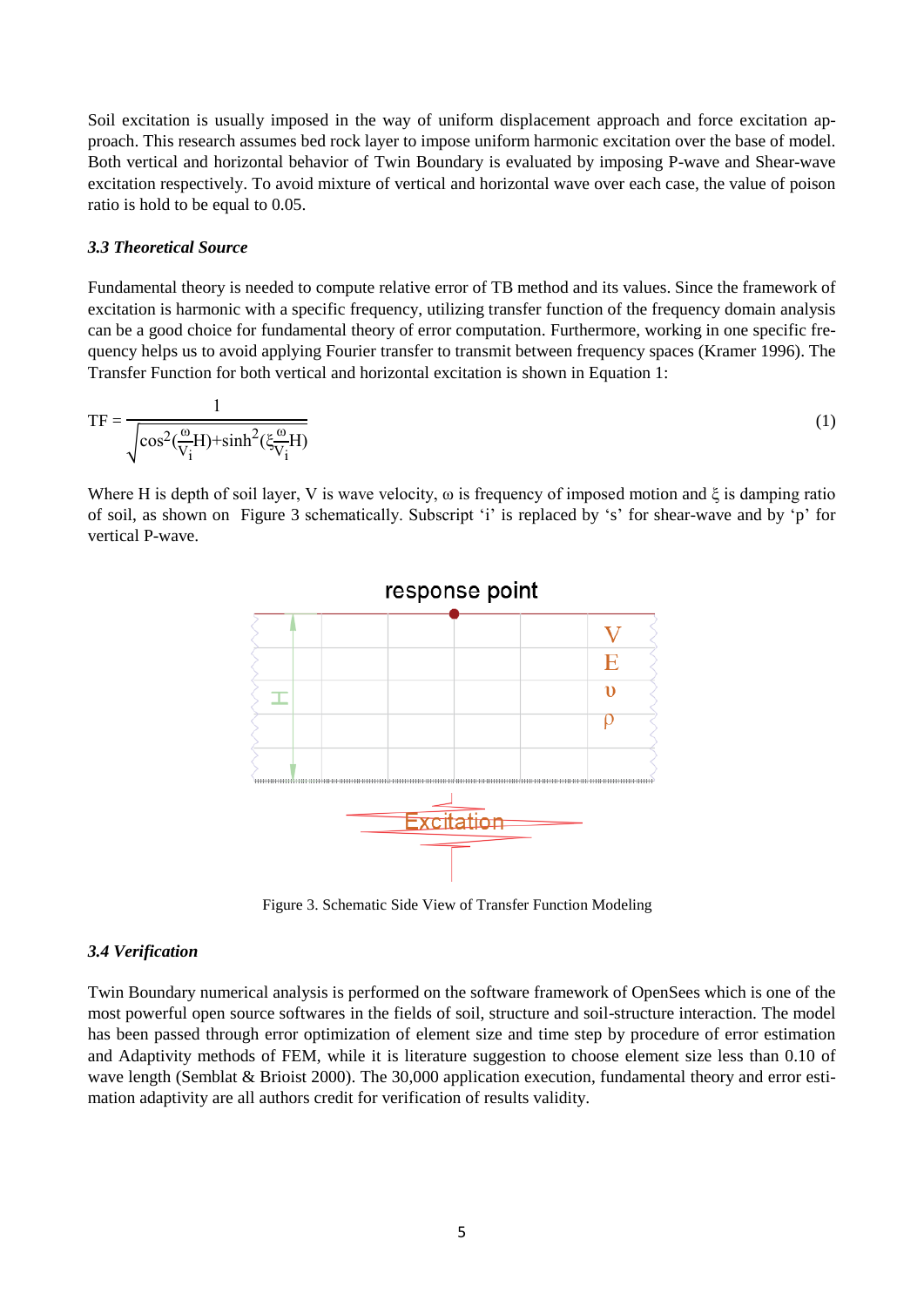## **4. TWIN BOUNDARY TYPES AND APPLICATION**

### *4.1 Analogous TB Element*

TB elements are two element columns with equal specification compared to main model element that are allocated on each other and are merged to cutting side elements' nodes to build up coupling side, as shown in [Figure 4.](#page-5-0) While side view does not show the overlapped elements, [Figure 2](#page-2-1) show better understanding for this issue. It is noticeable to emphasize on the nature of the coupling side which is an ingredient of a fix and free branches. To build these two branches, simply one extra column of nodes is defined beside of the model cutting edges and elements are mapped over these created nodes and main model side nodes. Thus, one side of coupling side is created and do the same work with increasing the nodes and element numbers to build the other side of coupling side. The final stage is to fix the first nodes column of the coupling side.



Figure 4. Analogous Twin Boundary Schematic Side View

### <span id="page-5-0"></span>*4.1.1 Analogous TB graph use*

Utilizing of analogous Twin Boundary meets a specific instruction; in fact, based on evaluating part of analogous TB, this type of Twin Boundary is exposed by some error source that must be considered to meet allowable results. The user designs the value of model depth and target error of calculation and by entering into [Figure 5](#page-6-0) the relevant wide range is obtained. It is noticeable that the legend values of [Figure 5](#page-6-0) shows the model wide value.

### *4.1.2 Evaluation*

[Figure 5](#page-6-0) reveals some relation between model dimension and source of error:

- Error has direct depth dependency.
- Error has indirect width dependency.
- Perfect result for shallow or wide modeling.
- For accurate deep soil modeling, long width model is needed.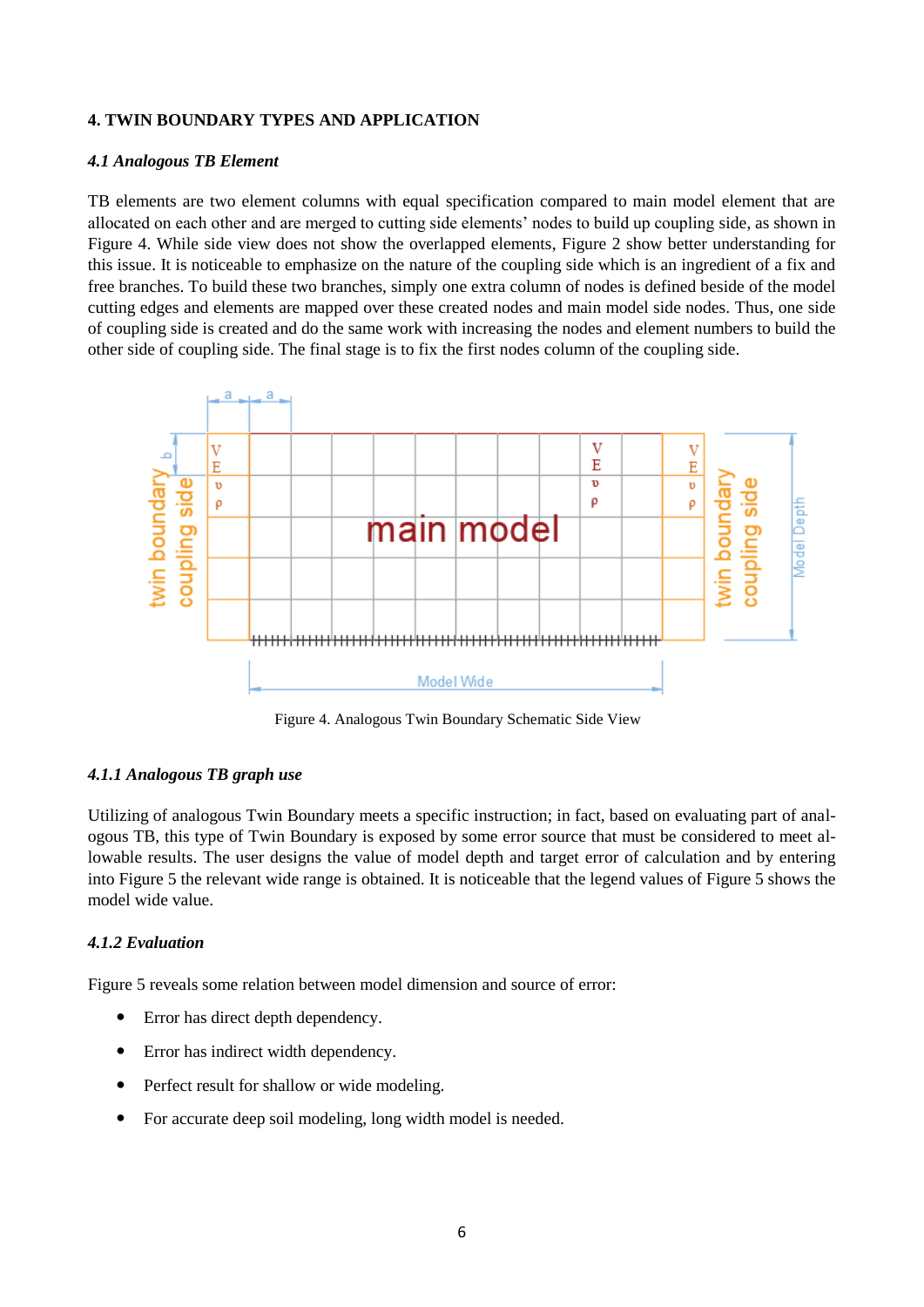

Figure 5. Similar Twin Boundary Element

### <span id="page-6-0"></span>*4.1.3 Error Source*

As mentioned, waves reflection summation from the fix and free boundary are null. However, considering both boundary's branches at the same time results to happening of a new phenomenon named *interaction of free-fix* sides. To clarify this phenomenon, suppose that the effects of free side movement works as an imaginary force exerted along the free side branch. Therefore, as shown in [Figure 6,](#page-6-1) this imaginary force not only exposes the main model but also entangles the other side of the fix side branch to collate with this imaginary force. This phenomenon is the main reason why depth of the model has proportional relation to error; actually, by increasing depth, the model experiences more fix-free interaction since the magnitude of the imaginary force is growth as a result of the transfer function growth by increasing depth.



<span id="page-6-1"></span>Figure 6. Available Interaction Between Coupling Side Branches and Main Model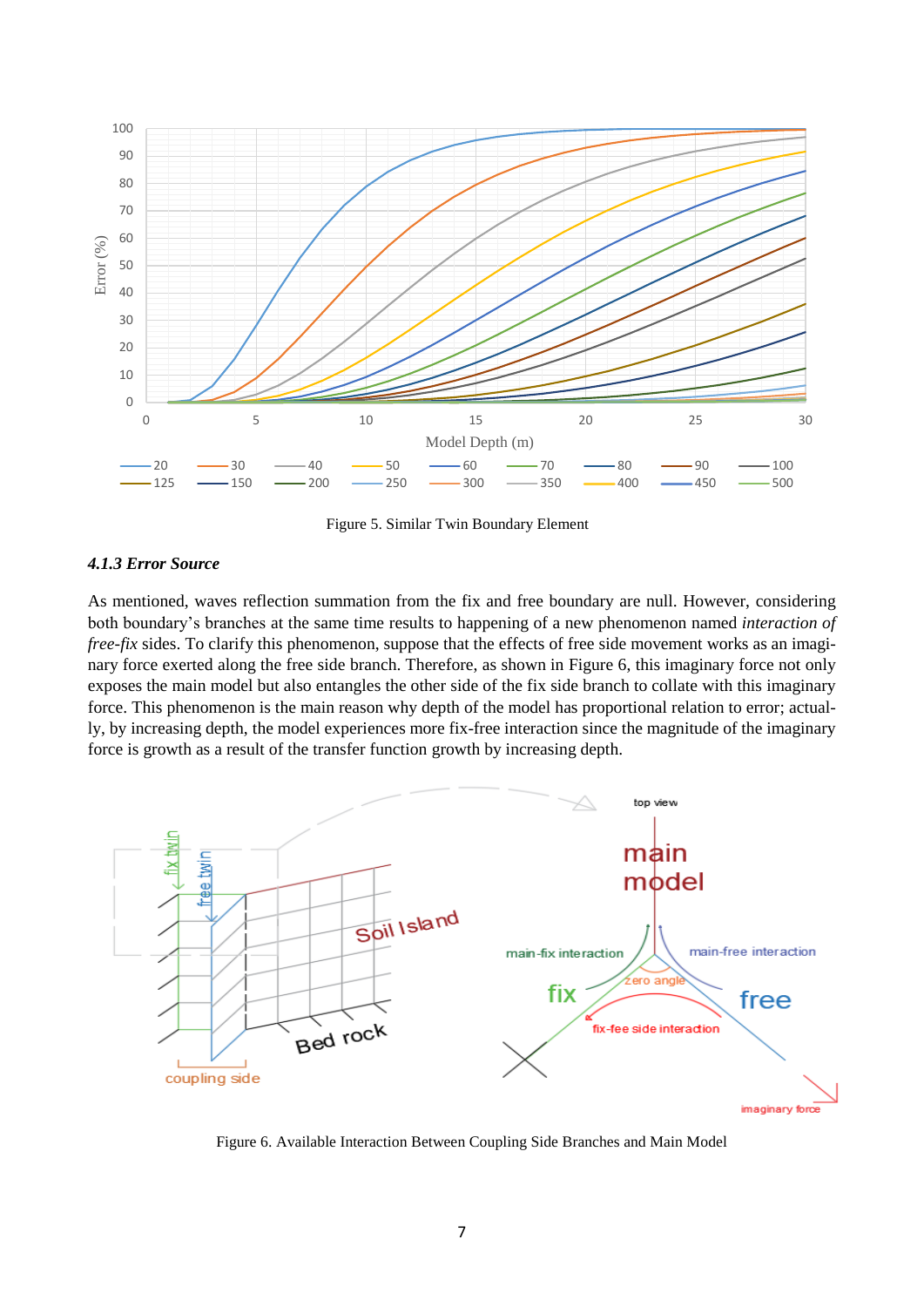### *4.2 Long TB Element*

Although Analogous TB shows very good performances for shallow or wide models, new method is introduced to soothe the free-fix interaction source of error producing. Interaction works as the effect of fix nodes of coupling side on the free nodes of coupling side. Thus, by elongation distance between fix and free nodes, it is desired to mitigate the effect of free-fix interaction. Inspired by this idea, new Twin Boundary of Long TB is introduced as shown in [Figure 7.](#page-7-0) Goal of this method is to minimize the errors in such a way that model with smaller width gains a functional opportunity with an acceptable target error.



Figure 7. Long Twin Boundary Schematic Side View

# <span id="page-7-0"></span>*4.2.1 Considerable Long TB Types*

[Figure 8](#page-7-1) shows different allowable consideration of the fix and free branches' nodes of coupling side:

- 1) Side coupling
- 2) Side-bottom coupling
- 3) Side-bottom-top coupling



Figure 8. (a) Side Coupling; (b) Side-Bottom-Top Coupling; (c) Side-Bottom Coupling

<span id="page-7-1"></span>Computational cost and free-fix interaction effects for both side-bottom coupling type and side-bottom-top coupling type cause elimination of these two types from long TB modeling and only side coupling is evaluated.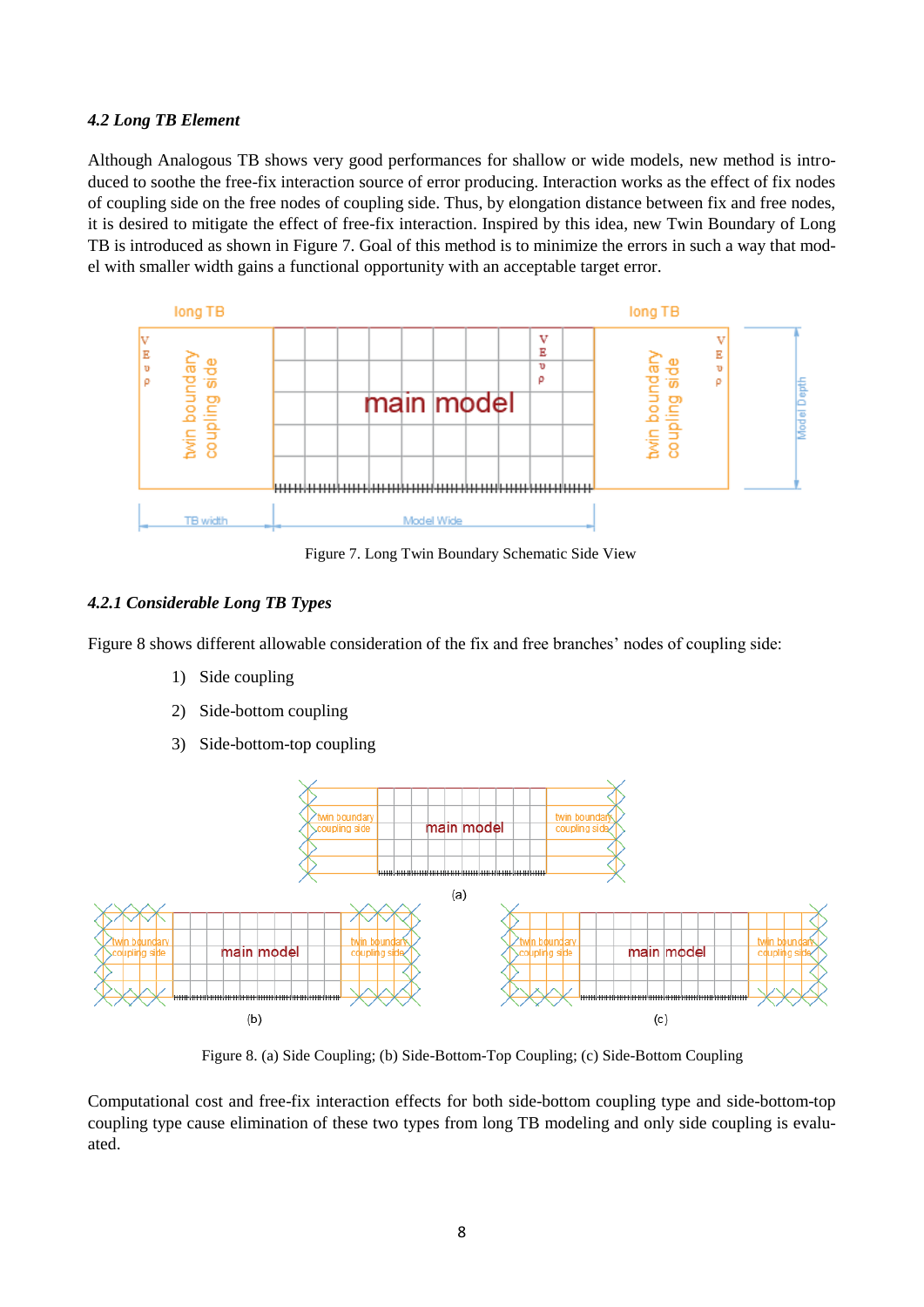#### *4.2.2 Error Sources and Overcoming Solutions*

Evaluation of long TB is started with the same material specification between the main model and the Twin Boundary elements. Numerical assessments show two main problem sources of mass for inertia effect and unbalance FE stiffness matrices. Since area of Twin Boundary elements are increased, consequently the proportional mass of these elements are increased; therefore, effect of boundary elements inertia is signified and becomes one of the error sources for long TB. Another source of error is unbalance FEM stiffness matrices that is due to lengthening of element width; in fact, formation of stiffness matrices consists a multiplier named aspect ratio. The aspect ratio is a quantity that represents the fraction of width to length of an element in stiffness matrix (K). To overcome these two error sources, long TB is offered massless and high elastic modulus (E) for Twin Boundary element material specification. Although elimination of mass seems to take boundary analysis outside of dynamic behavior, presence of damping value proves the dynamic nature of Twin Boundary elements.

### *4.2.3 Special Value for Long TB*

Evaluation of long TB indicates some especial parameters for the best optimized accuracy rate responses.

- 1) No mass for TB elements
- 2) Width of TB elements is set to be 1000 m
- 3) Elastic modulus of TB elements is set to be 1.0e9 kPa

#### *4.2.4 Long TB Use*

[Figure 9'](#page-8-0)s instruction is similar to the analogous TB; by choosing the value of target error and the model depth, relevant wide value of modeling is found. As seen, the proportional error in Long TB decreased considerably compared to analogous TB.



Figure 9. Long Twin Boundary Element

#### <span id="page-8-0"></span>*4.2.5 Evaluation*

[Figure 9](#page-8-0) reveals some relation between model dimension and source of error:

- Similar to analogous TB, Long TB shows a higher accuracy level by increasing the width.
- Lengthening of TB elements and changing TB's E values limit approaching to zero error.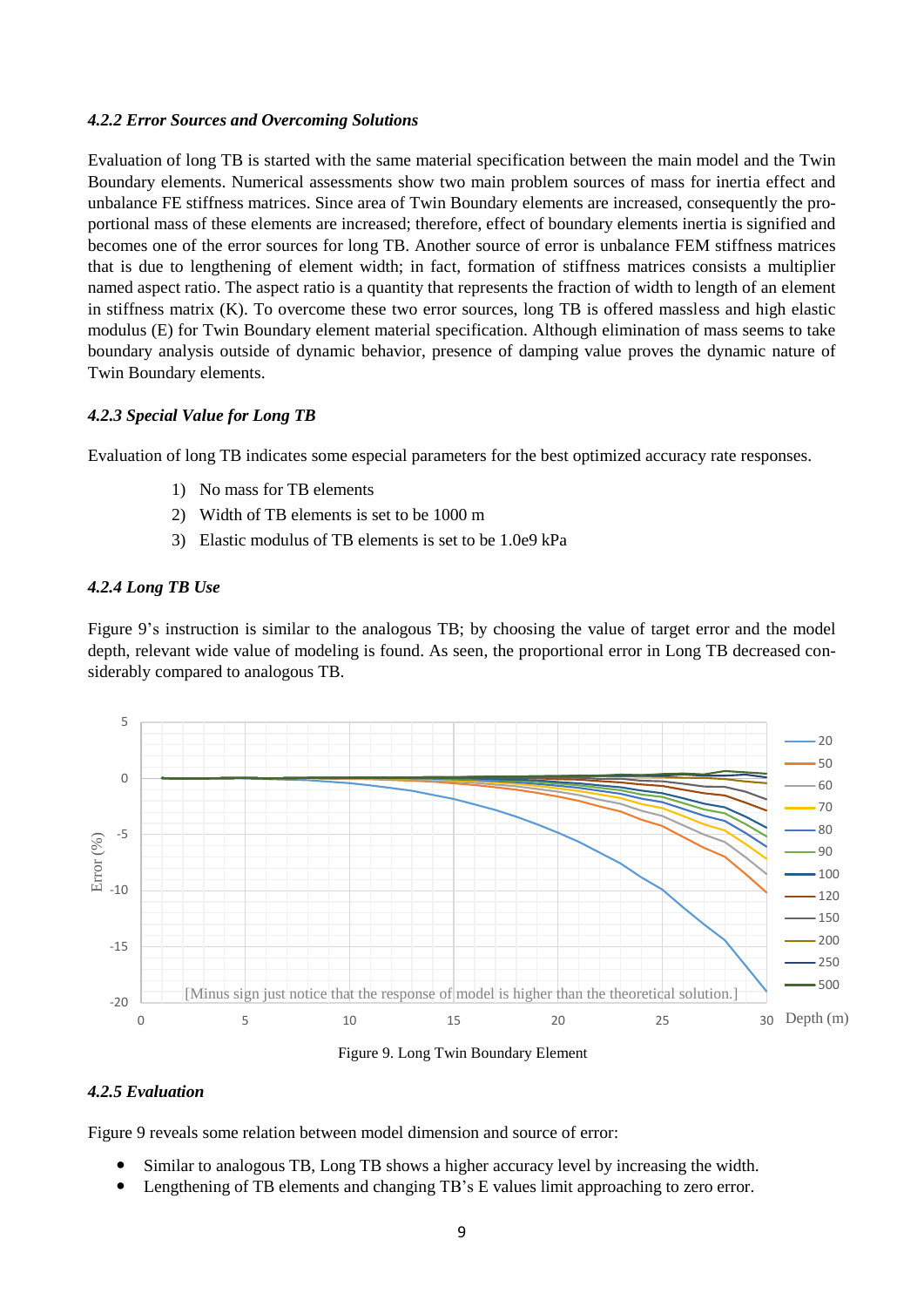### *4.3 Improved TB Element*

Problems and relevant solutions for the last Twin Boundary models are sources of inspiration to introduce a last type as a complementary of Twin Boundary modeling, named Improved TB. The goal of this method is to offer a model with zero error by overcoming the short-comes. Analogous TB's problem is the free-fix interaction effect which is tried to be solved by introducing long TB method; but, other problems as aspect ratio is appeared. The improved TB is aimed to solve both problem types simultaneously. The key role of long TB, to solve the free-fix interaction problem, is lengthening of TB element to reduce the effect of fix side on the rest of the model and changing the stiffness of TB element to reduce unbalance aspect ratio's effects. Improved TB changes the stiffness of boundaries element without elongation of width to prevent unsuitable aspect ratio; in fact, Improved TB utilizes the same element size as of TB elements with reduced modulus of elasticity values on the boundaries.

#### *4.3.1 Formulation*

Zero error is the greatest advantages of Twin Boundary that Improved TB can satisfy it. Therefore, this section offers equations for elastic modulus value for boundary's elements, equation 2, 3 and 4. Vast range of soil types and different soil depth is investigated to find proportion elastic modulus value of Twin Boundary for zero error modeling. Investigation divides soil strength formulation into two categories of soft soil and stiff soil. This model specially offers in 50 meters wide.

#### **Stiff Soil: E model > 100 MPa**

| $E_{TB} = -0.229$ depth <sup>2</sup> + 37.375 depth - 200.53               | (2) |
|----------------------------------------------------------------------------|-----|
| <b>Soft Soil:</b><br>$E_{model} < 100 MPa$<br>Lower part: depth<20 meters: |     |
| $E_{TB} = -0.1906$ depth <sup>2</sup> + 33.883 depth - 154.12              | (3) |
| Upper part: depth>20 meters:                                               |     |
| $E_{TB} = A$ . depth <sup>2</sup> + B. depth + C                           | (4) |
| where,                                                                     |     |
| $A = 0.0017 E_{model}^2 - 0.2344 E_{model} + 6.7765$                       | (5) |
| $B = -0.0467 E_{model}^2 + 7.5603 E_{model} - 217.8$                       | (6) |

$$
C = 1.573 E_{model}^2 - 222.43 E_{model} + 7087.1
$$
 (7)

For stiff soil only one 2-ordered polynomial is needed; however, it is desired more statistical regressions for input details of soft soils. For very soft soil, error does not converge to zero, and equations offer the least magnitude of error. Equations 2, 3 and 4 work in the dimension of meter for depth, KPa for TB elastic modulus and MPa for main model elasticity modulus. As previously discussed for Long TB, no mass is considered for Improved TB to prevent inertia effects over coupling side. Therefore, to make sure efficient performances of this method, one branch of coupling side is fixed over x DOF and the other branch is fixed on y DOF.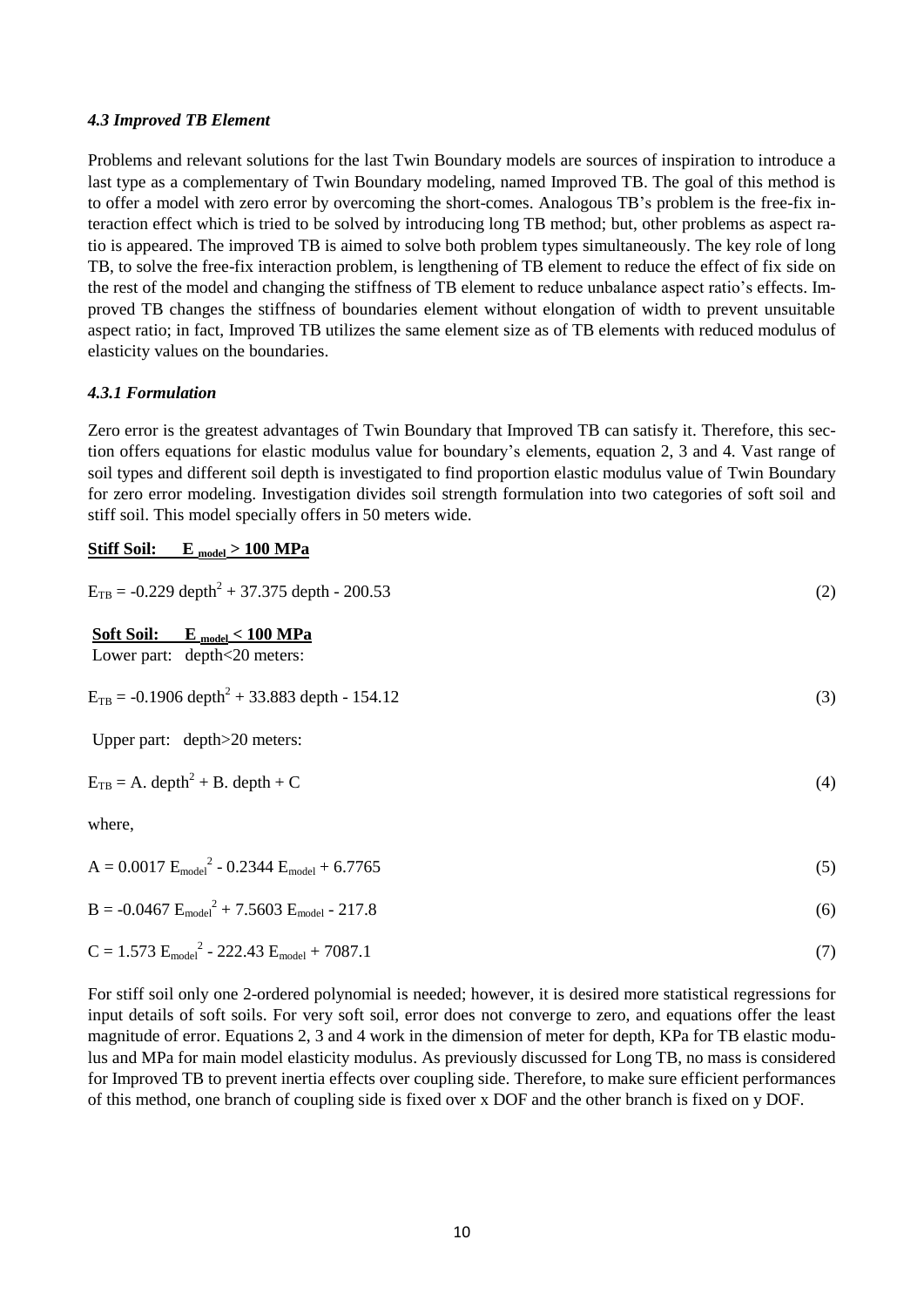### **5. VERTICAL EVALUATION**

All evaluated models in the previous sections were investigated for horizontal waves propagation. This section puts a step forward to prove the efficiency of the Twin Boundary models in vertical waves propagation. [Figure](#page-10-0) 10 shows that offered criteria for horizontal waves propagation hold a higher degree of accuracy rather vertical wave effects. Since Twin Boundary shows great performances in both vertical and horizontal directions, by adducing the superposition rule, Twin Boundary will handle any different wave incident combinations.



Figure 10. Comparison of Horizontal and Vertical excitation

#### <span id="page-10-0"></span>**6. COMPARISON OF TWIN BOUNDARY WITH AVAILABLE LITERATURE METHODS**

Lyzmer damper and spring-damper methods are known as a significant achievement in FE artificial boundaries. In consequence, [Figure 11](#page-10-1) is offered to produce a basic comparison between Twin Boundary method and literature methods which previously mentioned. It is very important to mention that in spite of high accuracy rate of Twin Boundary method, if it is used in instruction form, this evaluation tries to compare all these methods in a same situation; therefore, some inaccuracy of Twin Boundary in [Figure 11](#page-10-1) is just due to the effects of unfollowing its instruction and to be in consistent with the study of all models in a same manner.



<span id="page-10-1"></span>Figure 11. Twin Boundary Vs. Literature Methods